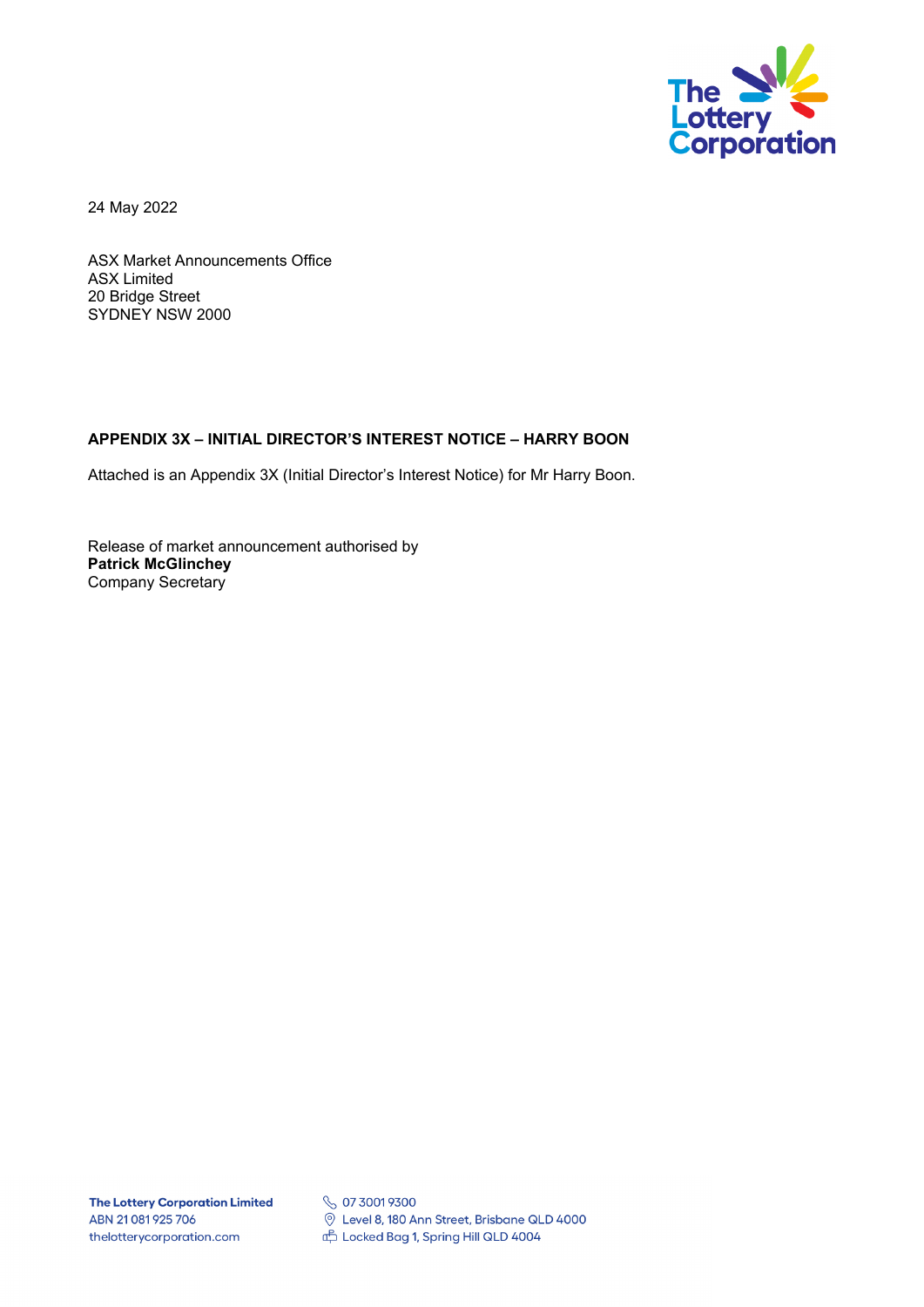*Rule 3.19A.1*

# **Appendix 3X**

## **Initial Director's Interest Notice**

*Information or documents not available now must be given to ASX as soon as available. Information and documents given to ASX become ASX's property and may be made public.*

Introduced 30/9/2001.

| Name of entity The Lottery Corporation Limited |  |
|------------------------------------------------|--|
| <b>ABN</b> 21 081 925 706                      |  |

We (the entity) give ASX the following information under listing rule 3.19A.1 and as agent for the director for the purposes of section 205G of the Corporations Act.

| <b>Name of Director</b> | Harry Boon  |
|-------------------------|-------------|
| Date of appointment     | 20 May 2022 |

## **Part 1 - Director's relevant interests in securities of which the director is the registered holder**

*In the case of a trust, this includes interests in the trust made available by the responsible entity of the trust*

Note: In the case of a company, interests which come within paragraph (i) of the definition of "notifiable interest of a director" should be disclosed in this part.

## **Number & class of securities**

Nil

<sup>+</sup> See chapter 19 for defined terms.